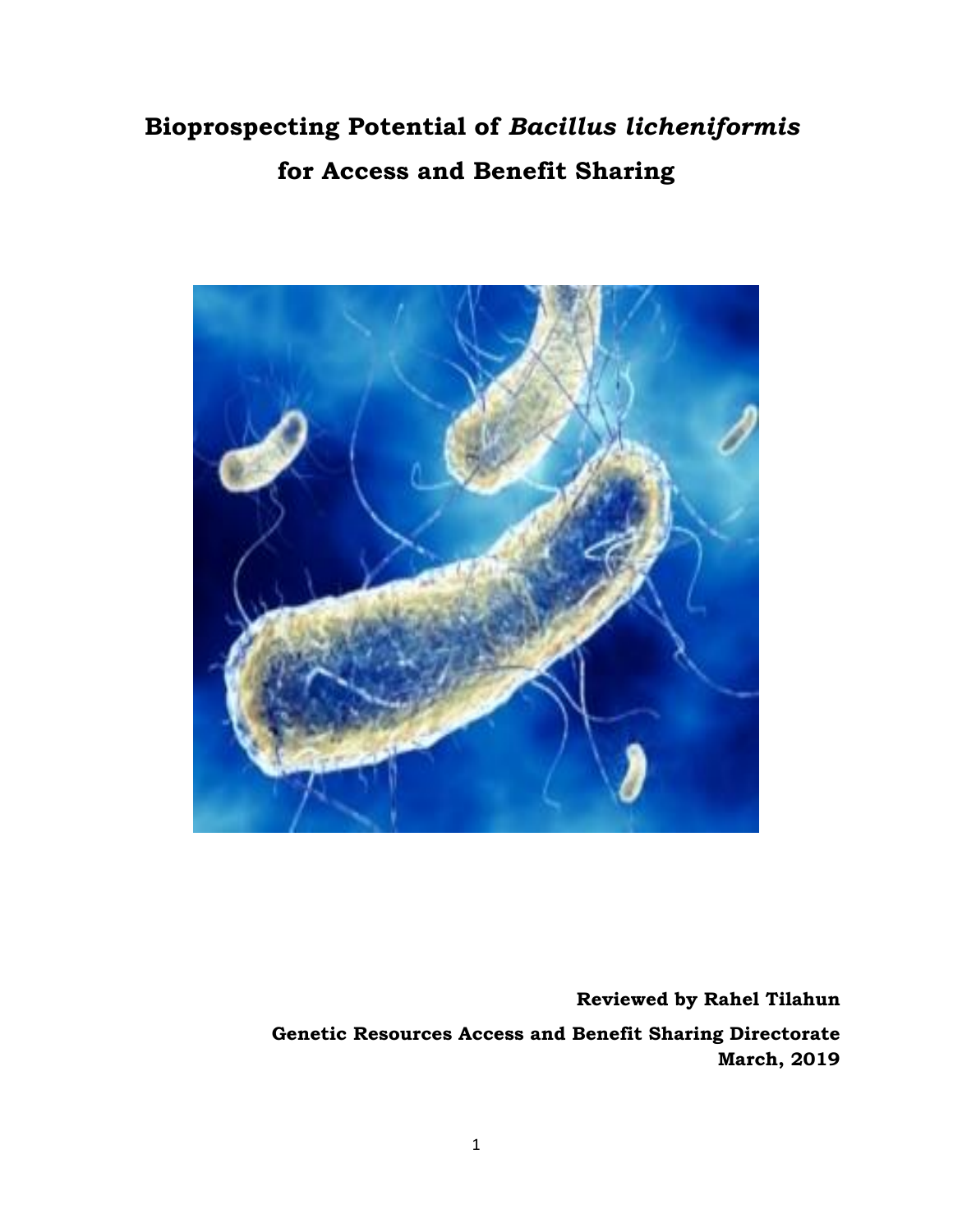#### **1. Introduction**

Ethiopia is a country endowed with microbial, plant, and animal biodiversity from which Genetic Resources could be identified for access and benefit sharing. Ethiopia has been applying the two goals of convention on biological diversity (CBD) which are the sustainable use and fair and equitable sharing of the benefits arising out of the use of genetic resources based on according to Proclamation No 482/2006 and Regulation 169/2009 (Access to Genetic Resources and Community Knowledge and Community Rights). Genetic Resources Access and Benefit Sharing Directorate has been working on introducing genetic resources which could be applicable for bioprospecting and ABS agreements since 2011.

Consequently, the aim of this review is to promote the use of *Bacillus licheniformis* for biotechnological, biopesticide, medical and probiotics application to any company involved in bioprospecting or a person interested to work on it.

#### **2. Genome structure**

*Bacillus licheniformis* contain ATCC 14580 genome, with a circular chromosome of 4,222,336 bp (base pairs) which has 4,208 predicted protein-coding genes (average size of 873 bp), 7 rRNA operons, and 72 tRNA genes in its nucleotide sequence. The GC content of the bacterium is 46.2% and without plasmids. *B. licheniformis* has large chromosome regions that are similar to *Bacillus subtilis* and *Bacillus halodurans.* About 80% of the coding sequences of *B. licheniformis* contain *B. subtilis* orthologs, making it part of the *subtilis* group. Although they are similar to *B. subtilis,* they differ in the amount and location of transposable elements, prophages, secondary metabolic pathway operons, and extracellular enzymes (Rey *et al*., 2004).

### **3. Cell structure and metabolism**

*Bacillus licheniformis* is a rod-shaped, Gram-positive bacterium colors (Veith *et al*., 2004). It tends to form spores in soil which makes it desirable to be used for the industrial purposes such as the production of enzymes, antibiotics, and small metabolites. It produces a variety of extracellular enzymes that are associated with the cycling of nutrients in nature.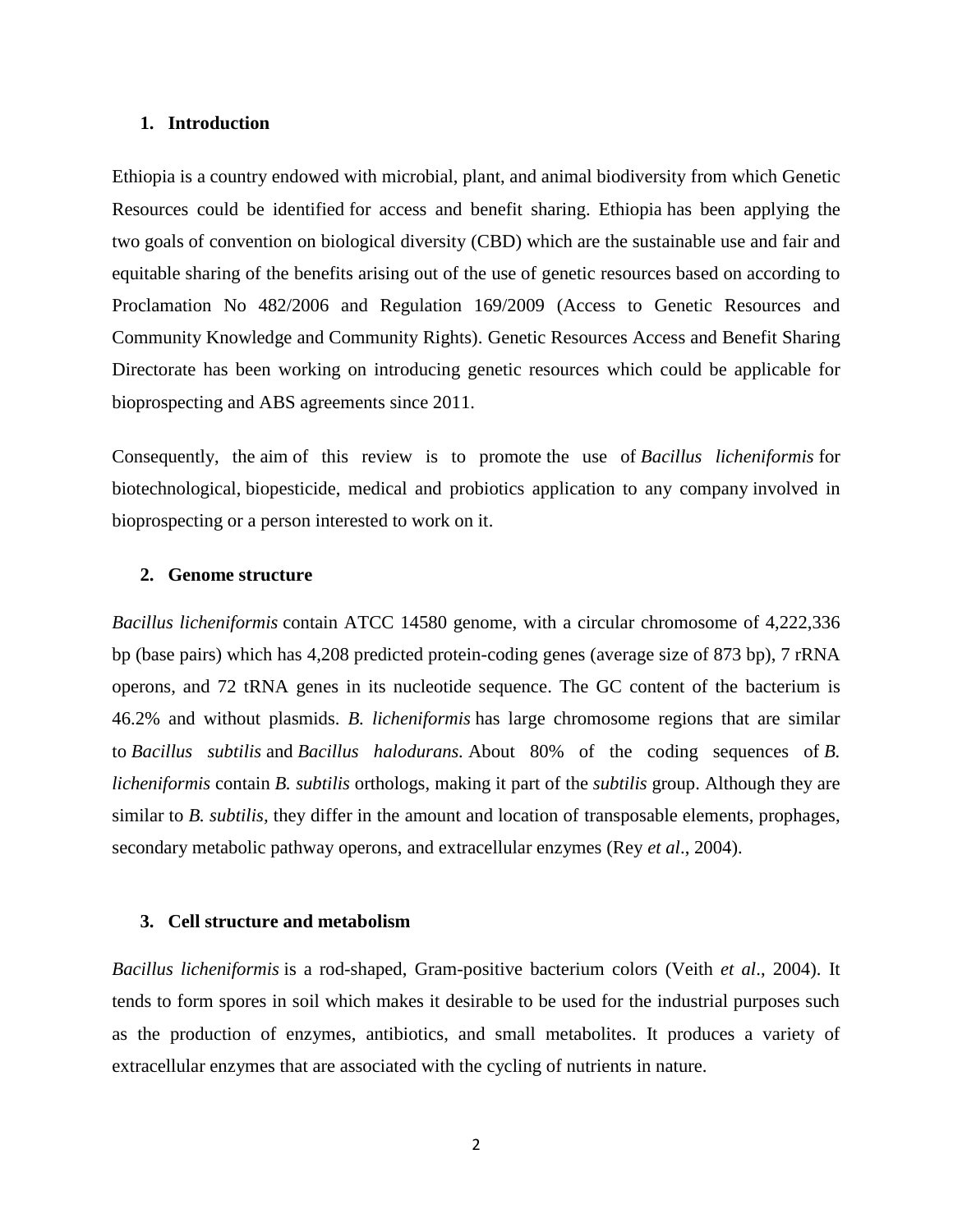Its optimal growth temperature is 50°C, but it can also survive at much higher temperatures. Its optimal temperature for enzyme secretion is 37°C. This bacterium can survive harsh environments by turning into spore-form; when conditions are good, it will turn back into a vegetative state. *B. licheniformis* produces a protease that can survive at high pH levels. This protease is a desired ingredient in laundry detergent due to its ability to be used in low temperatures, which prevents shrinkage and fading colors (Veith *et al*., 2004).

#### **4. Distribution and Ecology**

*Bacillus licheniformis* is a saprophytic bacterium found in soil, bird feather, and other natural environment. It can form spores in soil when it is starved. These spores are quite tolerant of radiation, cold, heat, and other environmental stresses. Under optimum condition the spores will germinate and produce vegetative cells (Veith *et al*., 2004).

*B. licheniformis* produces a variety of extracellular enzymes that are associated with the cycling of nutrients in nature. It is a non-pathogenic soil organism that is mostly associated with plant and plant materials in nature. Although this bacterium is commonly isolated from is soil, it is believed that *B. licheniformis* can actually be isolated from practically anywhere since it produces highly resistant endospores that are spread around with dust.

Ecologists are studying the degradable effects of *B. licheniformis* on bird feathers. It is believed that this bacterium is involved in the evolution of molting and patterns of color in birds due to its feather degrading capability.

*B. licheniformis* is also known to cause food poisoning in humans as they highly contaminate products such as raw milk, dairy, vegetables, processed baby foods, and cooked meats.

## **5. Significance**

*Bacillus licheniformis* can degrade many substrates due to its capacity to produce and secret hydrolytic enzymes, a characteristic which makes it an interesting bacterium for industrial application (Salkinoja-Salonen *et al*., 1999).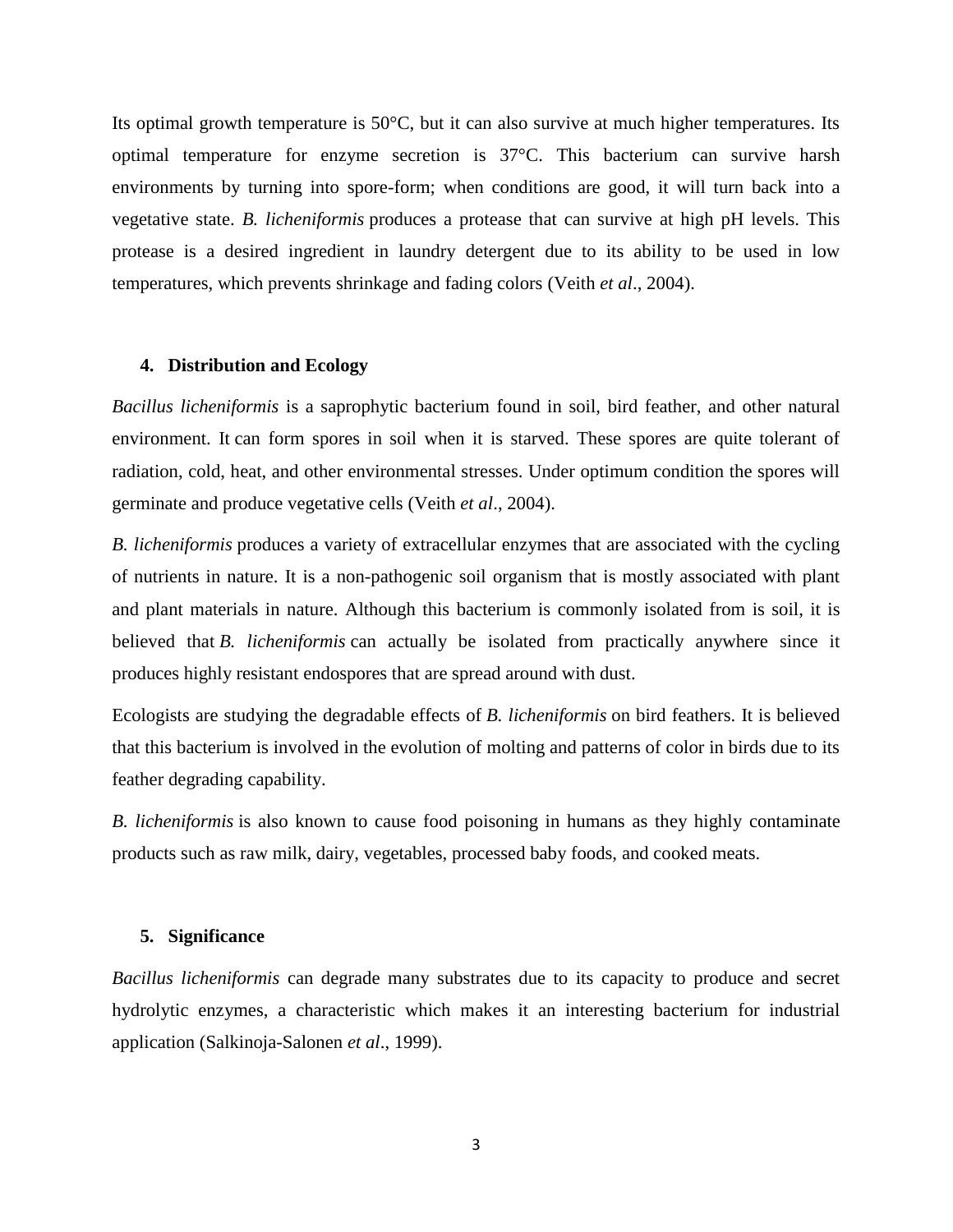# **5.1. Application in Biotechnology**

By fermenting Bird feathers with *B. licheniformis* the large amounts of non-digestible proteins found in the feathers can be turned into a feather meal for livestock which is cheap and nutritious (Snoke and Cornell, 1965).

*B. licheniformis* can also give more information about the evolution of molting and patterns of color in birds due to its feather degrading capability. Ecologists are looking for signs of association between the plumage feathers and *B. licheniformis* activity.

The characteristic feature of *B. licheniformis* to grow in alkaline conditions and produce a protease enzyme make it an interesting bacterium in laundry detergent industry. The protease having an optimum pH at around 9 and 10 is desirable since it can remove protein-comprised dirts in clothes and prevents fading colors and shrinkage because it allows lower temperatures (Snoke and Cornell, 1965).

# **5.2. Biopesticide**

*Bacillus licheniformis* is the active ingredient of Novozymes Biofungicide Green Releaf, a microbial fungicide for use on lawns, conifers, tree seedlings, ornamental turf and ornamental plants in greenhouse, nursery sites, and outdoor.

*Bacillus licheniformis,* a common soil bacteria, contributes to nutrient cycling and displays antifungal activity. Most of *B. licheniformis* in soil are unknown and likely vary from soil to soil; the use of *B. licheniformis* at current label rates is not expected to add substantially to the effects of the naturally occurring Bacillus populations.

# **5.3. Medical use**

*B. licheniformis* can produce antibiotic called Bacitracin. Bacitracin is a narrow spectrum antibiotic which is composed of a mixture of the cyclic polypeptides and it targets Gram-positive organism's *Staphylococcus aureus*, *staphylococcus epidermidis, streptococcus pyogenes* that are known to cause skin infections (http://www.toku-e.com/Assets/MIC/Bacitracin.pdf).

Callow and Hart (1946) first reported an antibiotic called licheniformin, which is produced by a strain of *Bacillus licheniformis*. The isolation of highly concentrated material and its chemical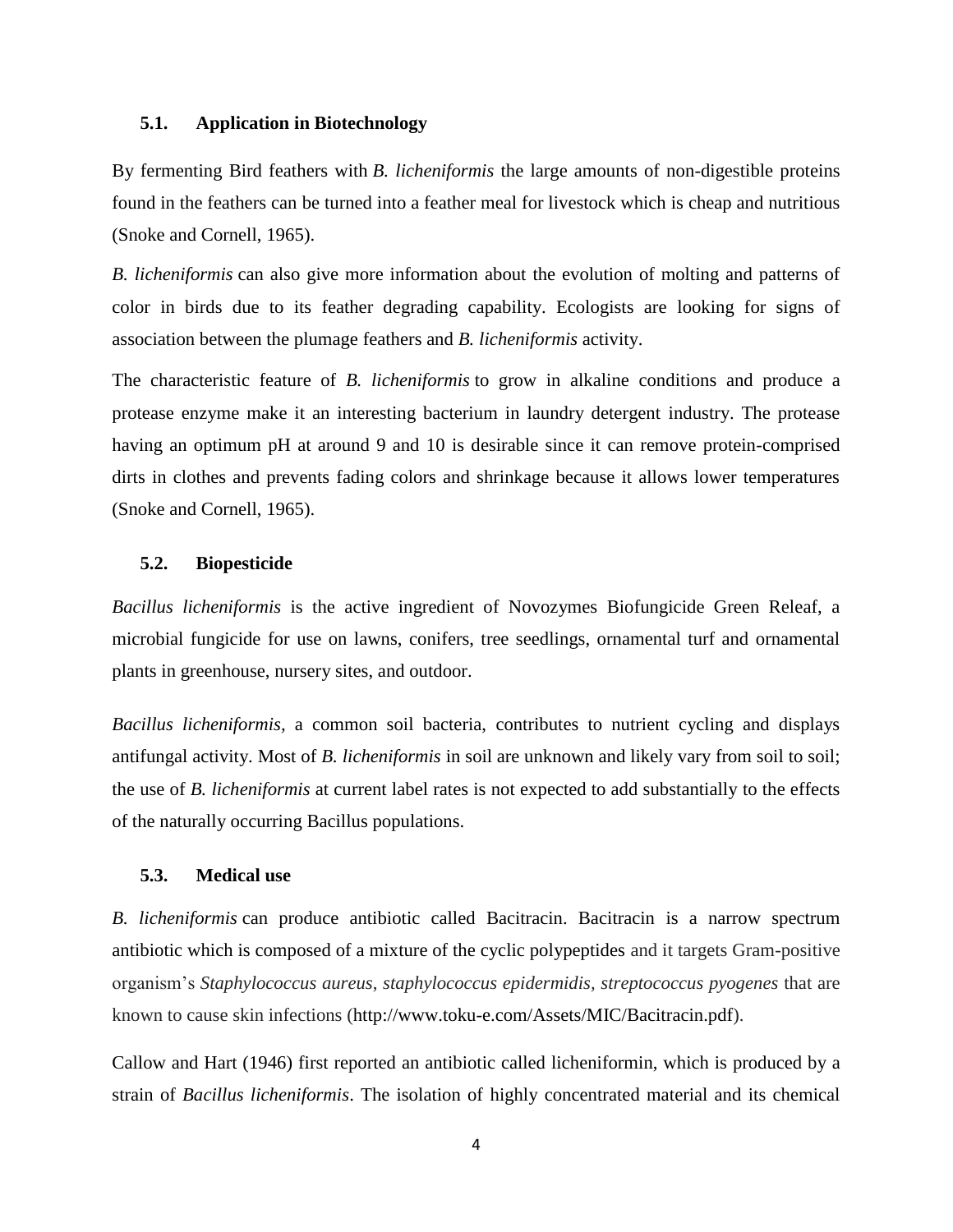and biological properties were described briefly by Callow, Glover and Hart (1947) and in more detail by Callow, Glover, Hart and Hills (1947). Cultures with similar biological and chemical properties were obtained only from those spore-bearing aerobic organisms (11 of 81 cultures examined) which were identified as *B. licheniformis* by the criteria of Gibson.

### **5.4. Probiotics**

*Bacillus licheniformis* is a spore-forming probiotic which can be used in conjunction with other probiotic bacillus species, such as *Bacillus subtilis* (Symmank *et al.*, 2002). As a probiotic it is used to perform the same function as it does in Bacitracin to prevent the growth of harmful bacteria, to promote better immune function.

# **5.5. Other uses**

As *Bacillus licheniformis* is able to produce protease it is capable to absorb and convert the nutrients into soldiers against bad bacterial growth. The microbiome of the human gut needs both the bacteria and their enzymes to maintain a healthy balance. Taking *Bacillus licheniformis* supplements resulted in improved digestive health and stabilized bowel patterns. *Bacillus licheniformis* produces a spectrum of B vitamins in the digestive tract, including folic acid and biotin (Symmank *et al*., 2002).

## **6. References**

- Callow, R.K. and Hart, P.D.A (1946). Antibiotic material from *Bacillus licheniformis*  (Weigmann, emend. Gibson) active against species of Mycobacterium. *Nature Lond.*  **157:** 334-335.
- Callow, R.K., Glover, R.E. and Hart, P.D.A. (1947). Licheniformin, the antibiotic material from *Bacillus licheniformis*; concentration and some chemical and biological properties. *Biochem. J .* **41**: 1125.
- Callow, R.K., Glover, R.E., Hart, P.D.A. and Hills, M. (1947). Licheniformin, an antibiotic substance from *Bacillus licheniformis* active against *Mycobacterium tuberculosis. Brit. J. exp. Path.* **28:** 418.